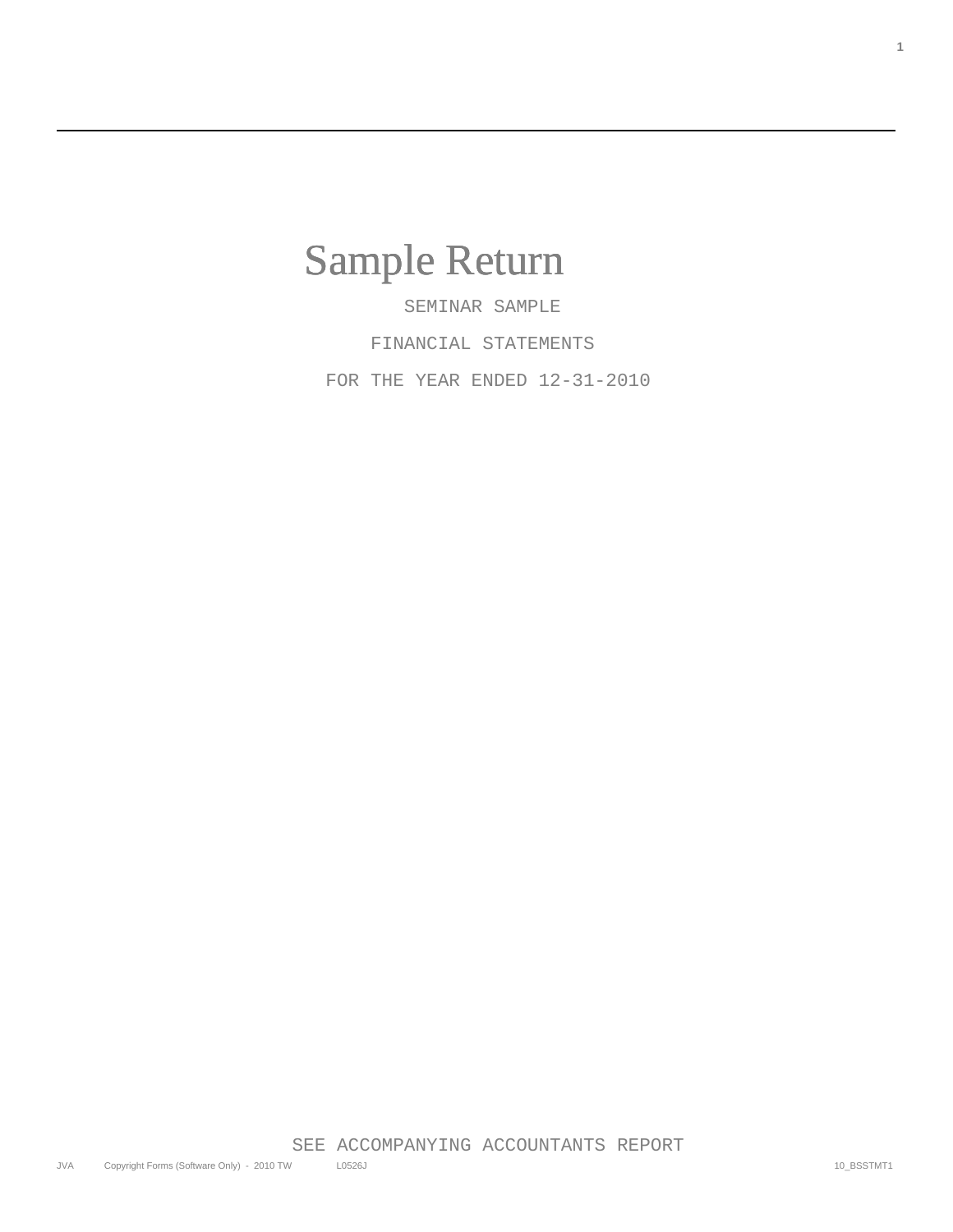ACCOUNTANT'S COMPILATION REPORT

## SEMINAR SAMPLE 444 AVIATOR BLVD. <sup>444 AVIATOR BLVD</sup>Sample Return

 WE HAVE COMPILED THE ACCOMPANYING STATEMENT OF ASSETS, LIABILITIES, AND CAPITAL - CASH BASIS OF SEMINAR SAMPLE,

 A PARTNERSHIP, AS OF 12-31-2010, AND THE RELATED STATEMENT OF REVENUES, EXPENSES, AND PARTNERS' CAPITAL - CASH BASIS FOR THE YEAR THEN ENDED, IN ACCORDANCE WITH STATEMENTS ON STANDARDS FOR ACCOUNTING AND REVIEW SERVICES ISSUED BY THE AMERICAN INSTITUTE OF CERTIFIED PUBLIC ACCOUNTANTS. THE FINANCIAL STATEMENTS HAVE BEEN PREPARED ON THE CASH BASIS OF ACCOUNTING, WHICH IS A COMPREHENSIVE BASIS OF ACCOUNTING OTHER THAN GENERALLY ACCEPTED ACCOUNTING PRINCIPLES.

 A COMPILATION IS LIMITED TO PRESENTING, IN THE FORM OF FINANCIAL STATEMENTS, INFORMATION THAT IS THE REPRESENTATION OF THE OWNERS. WE HAVE NOT AUDITED OR REVIEWED THE ACCOMPANYING FINANCIAL STATEMENTS AND, ACCORDINGLY, DO NOT EXPRESS AN OPINION OR ANY OTHER FORM OF ASSURANCE ON THEM.

 THE PARTNERS HAVE ELECTED TO OMIT SUBSTANTIALLY ALL OF THE DISCLOSURES ORDINARILY INCLUDED IN FINANCIAL STATEMENTS PREPARED ON THE CASH BASIS OF ACCOUNTING. IF THE OMITTED DISCLOSURES WERE INCLUDED IN THE FINANCIAL STATEMENTS, THEY MIGHT INFLUENCE THE USERS' CONCLUSIONS ABOUT THE COMPANY'S FINANCIAL POSITION AND RESULTS OF OPERATIONS. ACCORDINGLY, THESE FINANCIAL STATEMENTS ARE NOT DESIGNED FOR THOSE WHO ARE NOT INFORMED ABOUT SUCH MATTERS.

 ARTHUR DIMARSKY 08-02-2011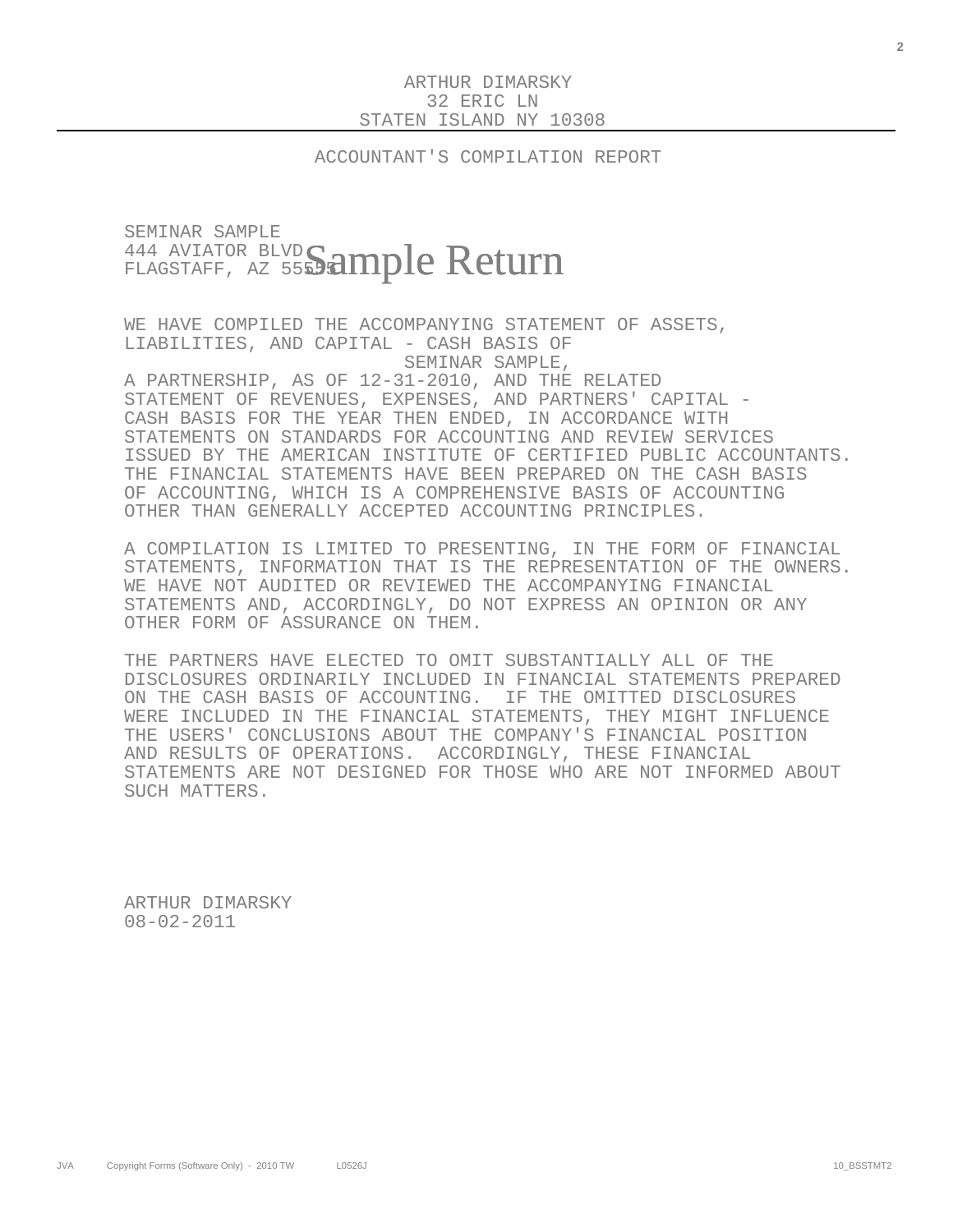| <b>REVENUES</b>                                                                                                                                                                                                                                                                               |                                                            | \$453,000                   |
|-----------------------------------------------------------------------------------------------------------------------------------------------------------------------------------------------------------------------------------------------------------------------------------------------|------------------------------------------------------------|-----------------------------|
| COST OF REVENUES<br>PURCHASES<br>Sample Return<br>ENDING INVENTORY                                                                                                                                                                                                                            | \$67,418                                                   |                             |
| TOTAL COST OF REVENUES                                                                                                                                                                                                                                                                        |                                                            | 61,692                      |
| GROSS PROFIT                                                                                                                                                                                                                                                                                  |                                                            | 391,308                     |
| OPERATING EXPENSES<br>TOTAL OPERATING EXPENSES (SEE STATEMENT)                                                                                                                                                                                                                                |                                                            | 150,545                     |
| TOTAL OPERATING INCOME (LOSS)                                                                                                                                                                                                                                                                 |                                                            | 240,763                     |
| OTHER REVENUE AND EXPENSE ITEMS<br>TOTAL RENTAL REAL ESTATE INCOME<br>TOT RENTAL REAL ESTATE EXP (SEE STMT) -4,600<br>NET INC(LS) FROM OTHER RENTAL ACT<br>INTEREST INCOME (LOSS)<br>NET SHORT-TERM CAPITAL GAIN (LOSS)<br>NET LONG-TERM CAPITAL GAIN (LOSS)<br>SECTION 179 EXPENSE DEDUCTION | 70,000<br>38,850<br>316<br>510,000<br>510,000<br>$-25,000$ |                             |
| TOTAL OTHER REVENUE AND EXPENSES                                                                                                                                                                                                                                                              |                                                            | 1,099,566                   |
| NET INCOME (LOSS)                                                                                                                                                                                                                                                                             |                                                            | \$1,340,329                 |
| RECONCILING ITEMS FROM SCHEDULE M-1                                                                                                                                                                                                                                                           |                                                            | $-3,780$                    |
| NET INCOME (LOSS) PER BOOK                                                                                                                                                                                                                                                                    |                                                            | \$1,336,549<br>============ |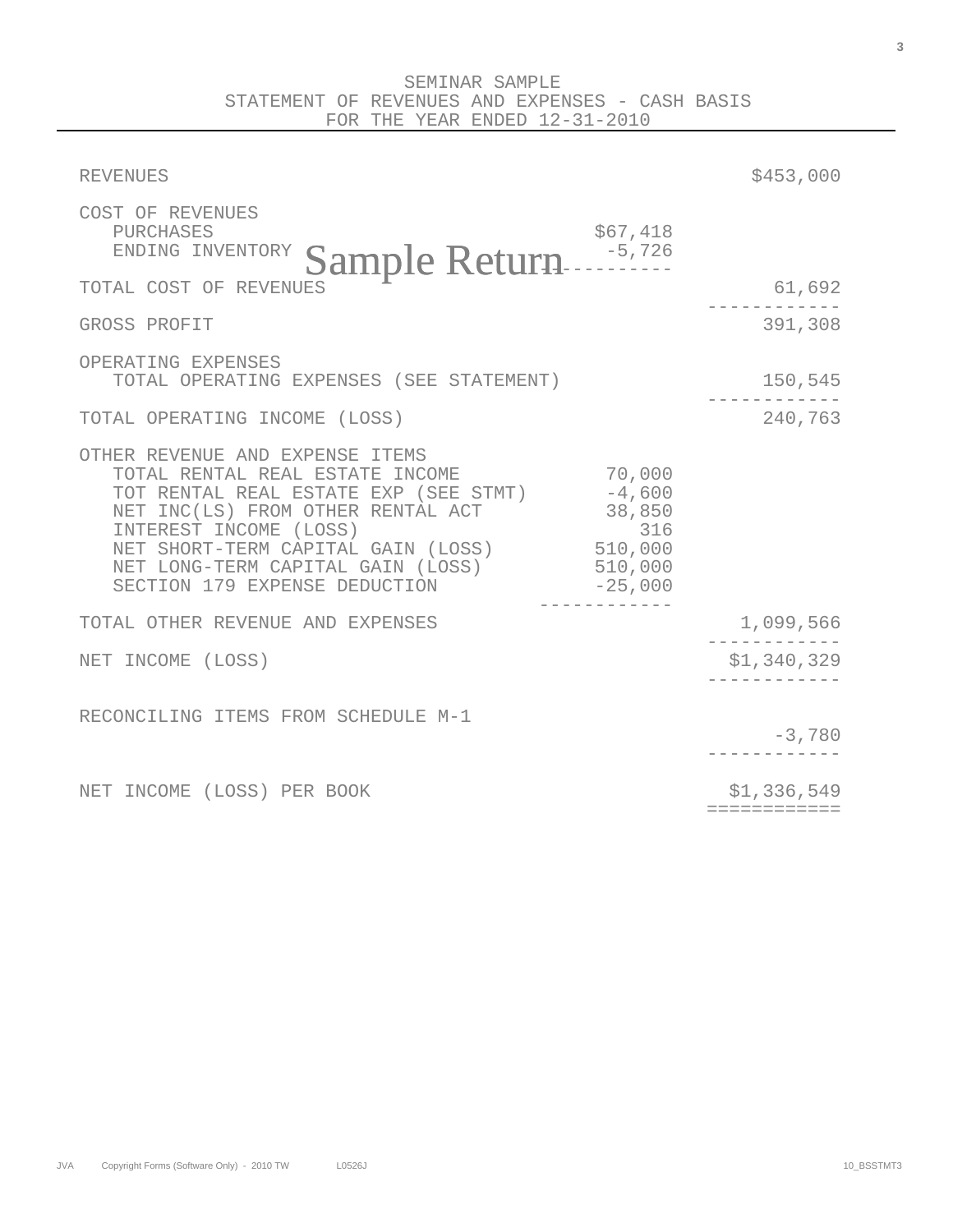| OPERATING EXPENSES<br>ACCOUNTING<br>ADVERTISING<br><b>Sample Return</b><br><b>BANK CHARGES</b><br>DEPRECIATION<br>EMPLOYEE BENEFITS<br>FUEL<br>INSURANCE<br><b>TEASES</b><br>INTEREST EXPENSE<br>LEGAL AND PROFESSIONAL FEES<br>OFFICE SUPPLIES<br>REPAIRS AND MAINTENANCE<br><b>SALARIES</b><br><b>TAXES</b><br>MEALS AND ENTERTAINMENT<br><b>UTILITIES</b><br>OTHER BUSINESS DEDUCTIONS | \$4,200<br>15,316<br>280<br>31,429<br>4,800<br>17,200<br>2,440<br>$\left( \right)$<br>10,033<br>1,800<br>490<br>2,860<br>48,182<br>5,561<br>280<br>5,270<br>404 |
|-------------------------------------------------------------------------------------------------------------------------------------------------------------------------------------------------------------------------------------------------------------------------------------------------------------------------------------------------------------------------------------------|-----------------------------------------------------------------------------------------------------------------------------------------------------------------|
| TOTAL OPERATING EXPENSES                                                                                                                                                                                                                                                                                                                                                                  | \$150, 545                                                                                                                                                      |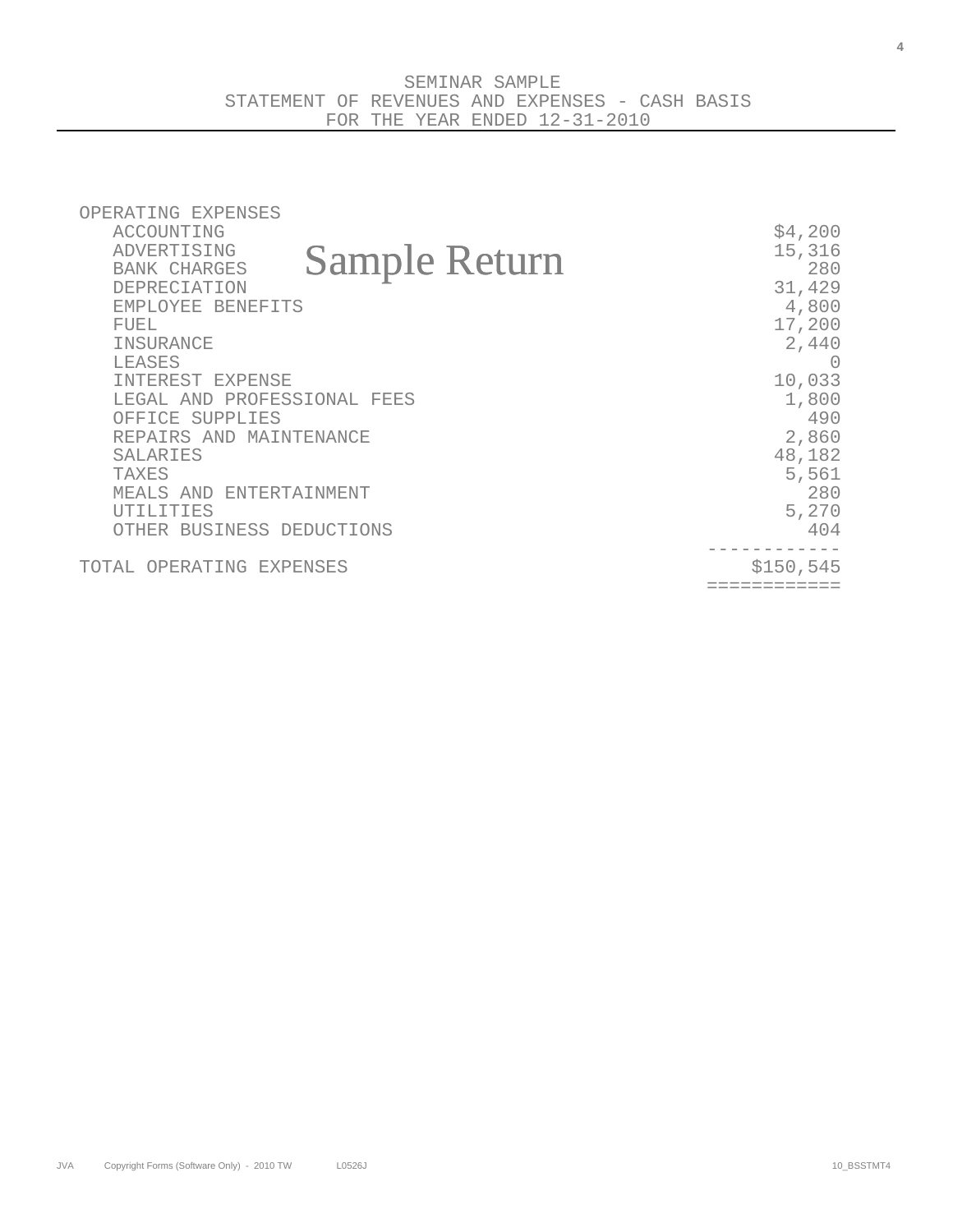RENTAL REAL ESTATE EXPENSE  $\text{OFHER}$   $\frac{1}{2}$   $\frac{1}{2}$   $\frac{1}{2}$   $\frac{1}{2}$   $\frac{1}{2}$   $\frac{1}{2}$   $\frac{1}{2}$   $\frac{1}{2}$   $\frac{1}{2}$   $\frac{1}{2}$   $\frac{1}{2}$   $\frac{1}{2}$   $\frac{1}{2}$   $\frac{1}{2}$   $\frac{1}{2}$   $\frac{1}{2}$   $\frac{1}{2}$   $\frac{1}{2}$   $\frac{1}{2}$   $\frac{1}{2}$   $\frac{1}{2}$   $\$ 

------------ TOTAL RENTAL REAL ESTATE EXPENSE \$4,600 Sample Return

============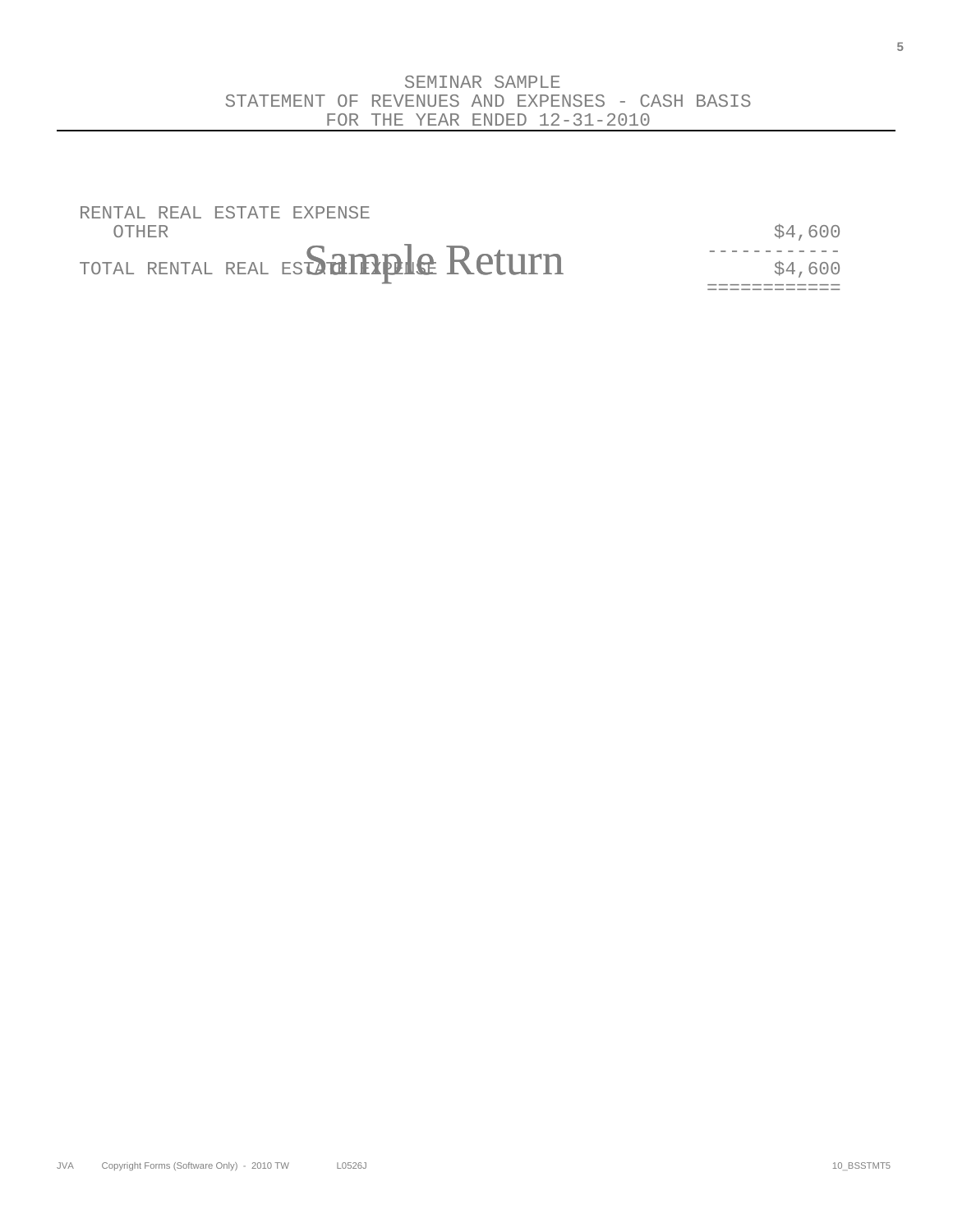SEMINAR SAMPLE STATEMENT OF ASSETS, LIABILITIES, AND CAPITAL - CASH BASIS 12-31-2010

ASSETS

| CURRENT ASSETS<br>CASH<br>INVENTORY | Sample Return\$1,350,863                                                 | 5,726                 |             |
|-------------------------------------|--------------------------------------------------------------------------|-----------------------|-------------|
| TOTAL CURRENT ASSETS                |                                                                          |                       | \$1,356,589 |
| LONG TERM ASSETS                    | BUILDINGS AND OTHER DEPRECIABLE ASSETS<br>LESS: ACCUMULATED DEPRECIATION | 277,000<br>$-56, 429$ |             |
| TOTAL LONG TERM ASSETS              |                                                                          |                       | 220,571     |
| TOTAL ASSETS                        |                                                                          |                       | \$1,577,160 |

JVA Copyright Forms (Software Only) - 2010 TW L0526J L0526 10\_0526 10\_0526 10\_053TMT6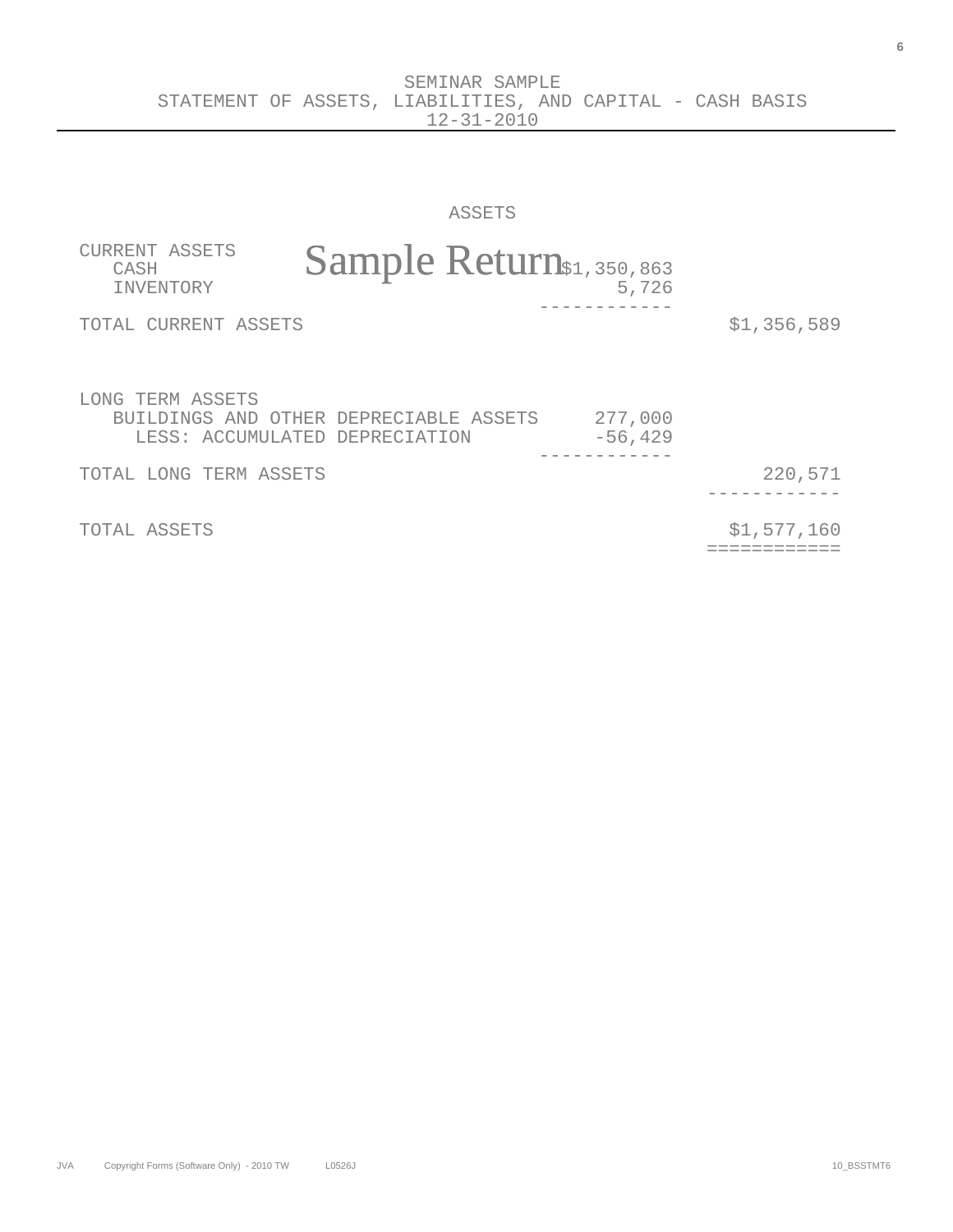## LIABILITIES AND PARTNERS CAPITAL

| SHORT TERM LIABILITIES ample Return             | \$1,325   |                            |
|-------------------------------------------------|-----------|----------------------------|
| TOTAL SHORT TERM LIABILITIES                    |           | \$1,325                    |
| LONG TERM LIABILITIES<br>LONG TERM NOTE PAYABLE | 184,286   |                            |
| TOTAL LONG TERM LIABILITIES                     |           | 184,286                    |
| TOTAL LIABILITIES                               |           | 185,611                    |
| PARTNERS CAPITAL<br>PARTNERS CAPITAL            | 1,391,549 |                            |
| TOTAL PARTNERS CAPITAL                          |           | 1,391,549                  |
| TOTAL LIABILITIES AND PARTNERS CAPITAL          |           | \$1,577,160<br>=========== |

**7**